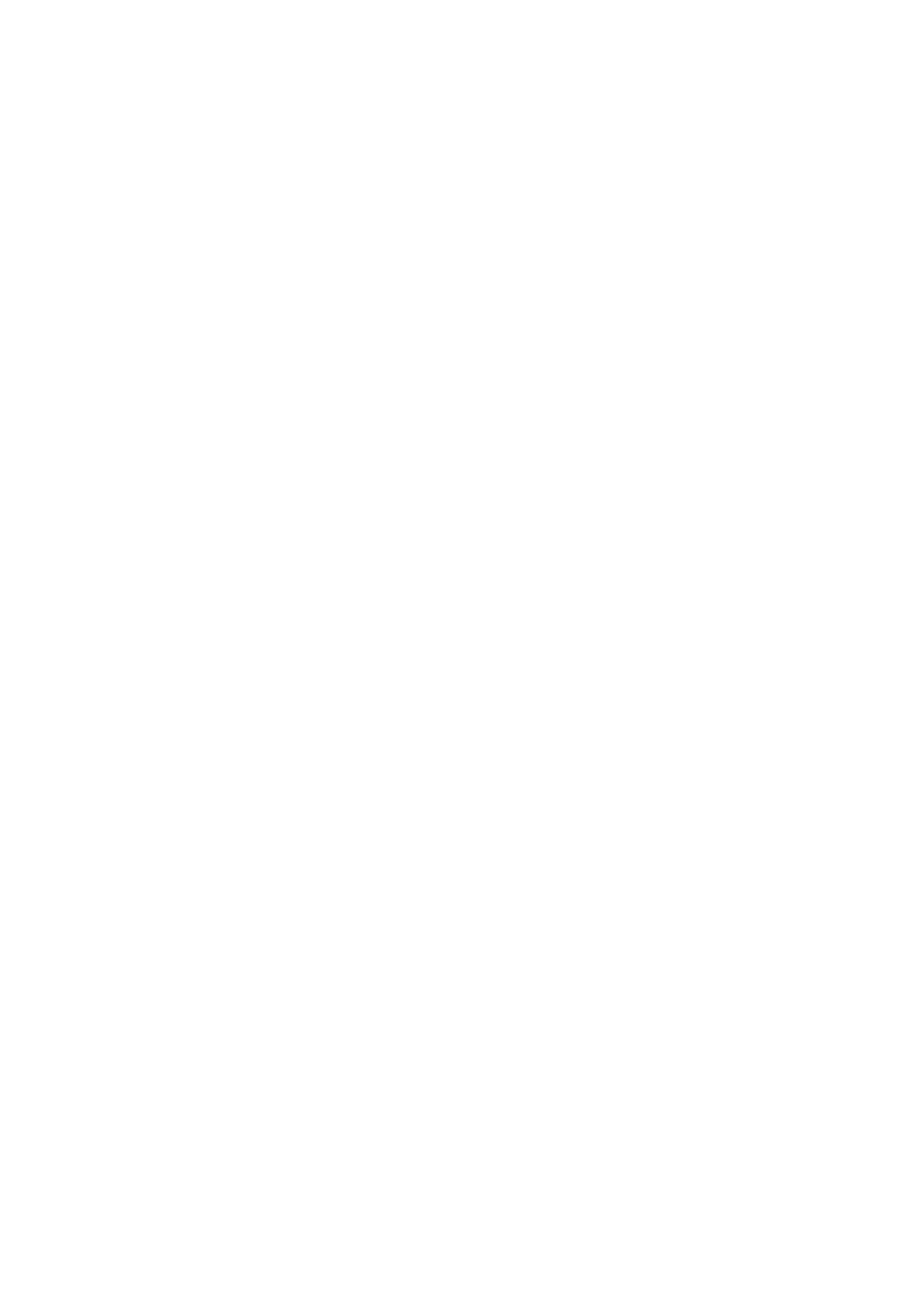# Overwhelming OTT: Telcos' growth strategy in a digital world

*Once at the vanguard of the digital revolution, incumbent telcos are now asking themselves if digital is a threat or an opportunity to their existing business models. A strategy focused on operational efficiency is a clear no-regrets move in helping traditional telcos remain competitive in a sea of newcomers. Beyond this, incumbents can lay the groundwork for innovative B2B opportunities related to their core competencies. Discussions with a number of C-level telco leaders reveal that many creative ideas are already out there, so, for traditional telcos, the name of the game is excellence in execution.* 

As digital proliferates the telecom industry, incumbent telcos find themselves in the middle of a paradox. On the one hand, "thinking digital" is deeply embedded in their business models. They are, after all, not only providers of their own digital products and services, but they are also enablers for other sectors by providing the essential connectivity infrastructure for functioning and growing in the digital economy which results in a growing demand for broadband access. Also, it is forecast that the number of digital customers will skyrocket globally, and intensity in terms of time spent using digital platforms as a means of communicating will increase over the next few years. At the same time, consumer behavior regarding traditional communication services is changing, and the total consumer spend on these services is expected to decline even while overall communications activity grows. Finally, as technological breakthroughs accelerate, more and more new digital natives are entering the core telco market with innovative business models and technologies, leaving many incumbents to wonder if they can keep up or if they will be displaced.

#### THE GROWING FORCE (AND CHANGING FACE) OF DIGITAL

There are 2.5 billion digital customers globally who are under 25 years of age. What

characterizes this group is the fact that they are "always on" and that they show a different usage behavior compared to that of the traditional "analog" consumer. On average, these young digital users spend 315 minutes online each day (vs. 126 minutes for customers over 25 years). More than two-thirds of this group is on YouTube daily, and

Digital is enabling the rise of OTT and pushing telcos to the margins of voice and data provision

41 percent of 18- to 32-year-olds in the US use video messaging service Snapchat for 25 to 30 minutes per day.

More than just an enabler of entertainment and social communication, digital is an instrument that helps this youth and young adult demographic "take care of business," with 45 percent using social media as their primary platform for customer service. In addition to digital's popularity as a preferred way of handling business, there is the trend of "mobile-only" Internet access. For example, over half of all active Facebook users access their accounts solely through their smartphones. Together, these trends – digital business and mobile access – contribute to the projection that by 2019, over 2 billion users will make payments via mobile devices. Overall, this will result in an increase in the absolute number of digital customers as well as in a massive increase in the amount of time that consumers spend when using communication and broadband services globally. According to Ovum, communication intensity in terms of time spent will grow by 63 percent over the next 10 years.

#### Cannibalizing voice and messaging – offering more for less

As the overall digital market grows – an additional billion middle-tier customers for telcos, mainly in emerging markets, is expected by 2025 – the door for new over-the-top (OTT)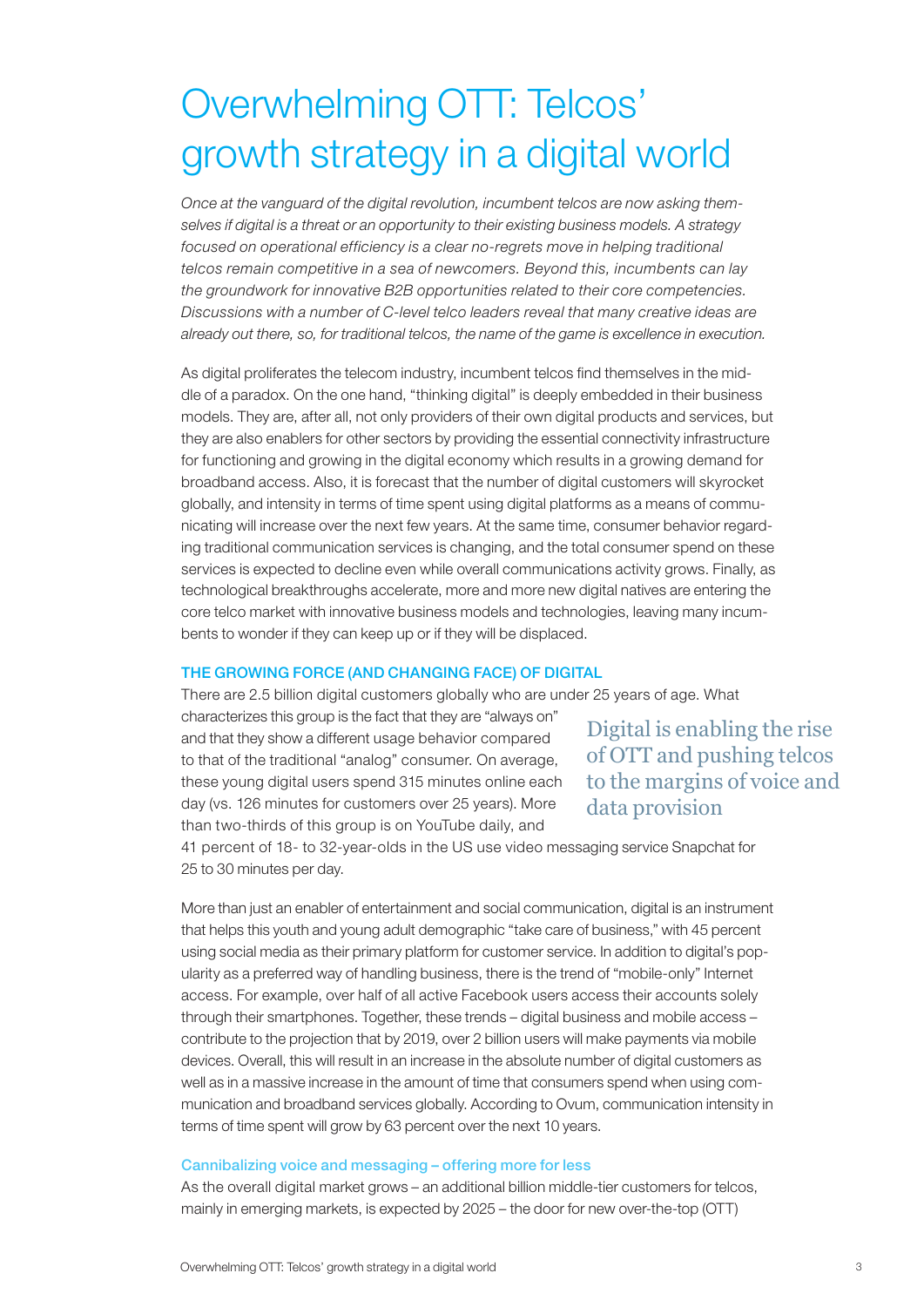entrants is opening. These digital natives are offering the same staple services of voice, messaging, and video calls that used to be the domain of traditional telcos. In particular, OTT players like Skype, Apple's FaceTime, Google Hangouts, WhatsApp, and Tencent's WeChat or Tencent QQ threaten to cannibalize these staple offerings with innovative, easy-to-use, and even more attractive messaging and communication services.

Just a few years ago, messaging, fixed voice, and mobile voice services from OTT players accounted for 9, 11, and 2 percent of relevant revenue, respectively. Several scenarios run by McKinsey & Company reveal the possibility of a jump in share for each of these services. In the most aggressive scenario, the share of messaging, fixed voice, and mobile voice provided by OTT players could be at 60, 50, and 25 percent, respectively, by 2018 in an all-IP environment (Exhibit 1). As those service offerings are being built on innovative business models, they will be available to users at a much lower price than traditional telcos are able to offer. According to Ovum, this will likely result in a drop in spending on traditional communication services by 36 percent over the next 10 years, further pushing incumbent telcos to the margins of voice and data provision.

### Increasing demand for communication infrastructure – broadband access hype

"Thinking digital" is deeply embedded in telcos' business models. They not only provide their own digital products and services, but also the essential connectivity infrastructure that allows other sectors to function and grow in the digital economy.

The digitization trend is currently challenging every sector in industry and society. In almost all cases it is having dramatic, if not disruptive, effects on existing traditional industry dynamics and business models. Hence, all companies and institutions will have to think about how

#### OTT's share of traditional telco services will dramatically increase by 2018 Exhibit 1



SOURCE: Ovum; McKinsey analysis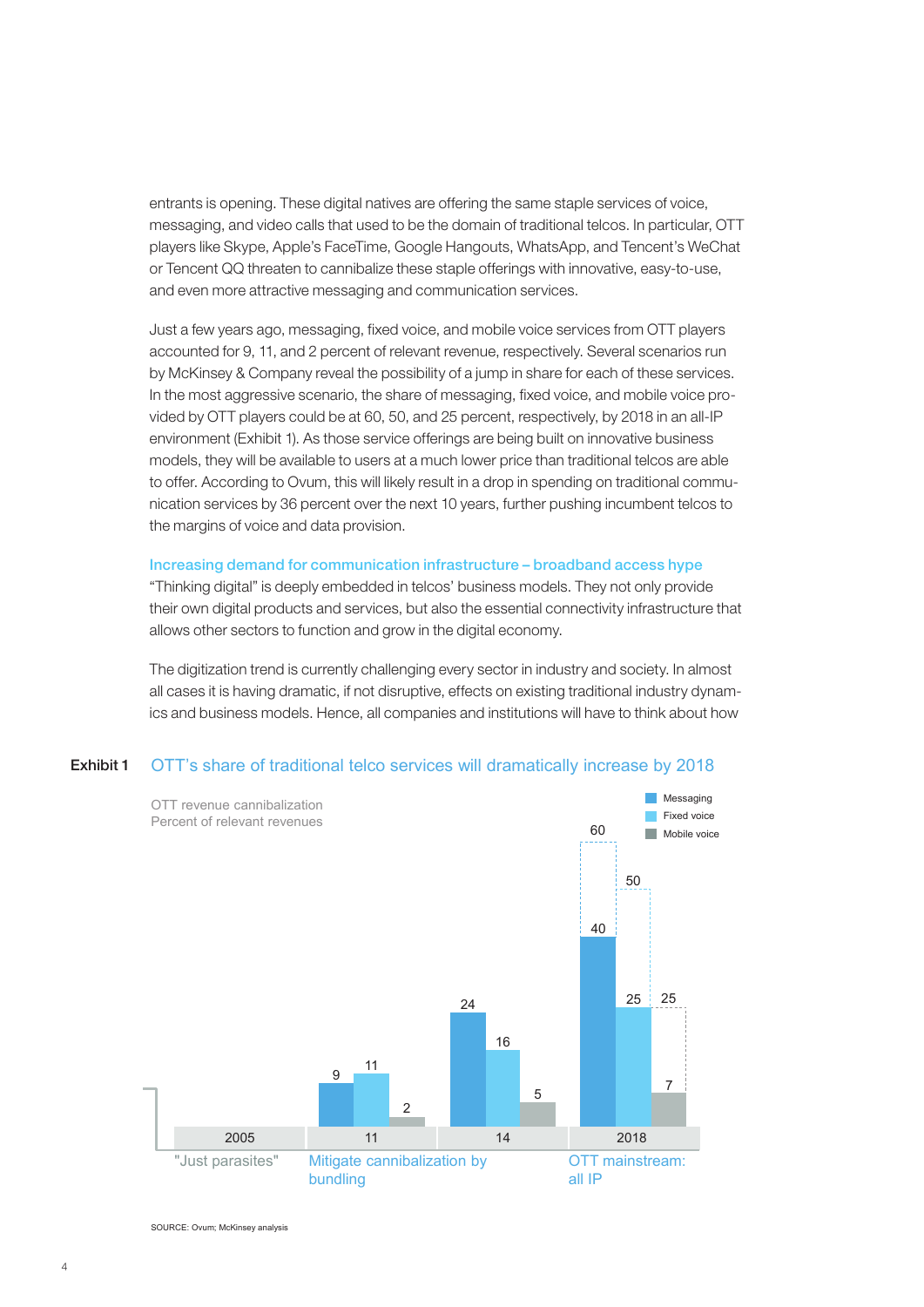to deal with this digital revolution and what their role in the newly arising digital ecosystems might be. Digital is all about data, but its full value can only be delivered when adequate IT and technology form the infrastructure that seamlessly connects that data and enables its exchange – anytime and anywhere. This growing demand for connectivity will require companies to have broadband access and a gigabyte or high-speed infrastructure, which would result in a rise in spending for ubiquitous broadband access.

As we also strongly believe in the rise of the Internet of Things (IoT) and Industry 4.0 as major drivers of this digital revolution, we can expect to experience an increasing demand in machineto-machine and cloud services. McKinsey estimates that IoT's potential economic impact on factories will rise to as much as USD 3.7 trillion a year by 2025, mainly from productivity improvements, including as much as 20 percent in energy savings and 25 percent in potential labor efficiency improvement. To deliver this value, IoT envisions a world of connected devices that goes beyond mobile phones and smart watches. Everyday objects would be linked, i.e., able to send and receive data to and from each other. This level of connectivity would require additional, related IT and infrastructure services, which would further drive telco revenues.

#### Value chain takeover – new technologies and increasing competition

Market forecasts are predicting increasing margin pressure but no sea change in terms of fundamentally questioning the relevance of telcos in the future. There is, however, something going on in the traditional telco value chain and competitive landscape that is jeopardizing the existing telco business model. Not only are we experiencing increasing competition between traditional companies – i.e., telcos, cable providers, and MVNOs – but new OTT entrants are also cannibalizing services, and Internet and other tech giants are moving onto the traditional telco and media terrain as well. Google, Microsoft, Amazon, Apple, Baidu, Samsung, and Tencent as well as pure tech companies like IBM, Cisco, Huawei, and ZTE are all growing their presence across the traditional telecom's value chain with innovative technologies – from network and service through devices and operating systems to applications and media. And, to make things even more challenging, many large and medium-size companies – telcos' traditional customers – are starting to build their own infrastructures.

OTT players are offering core telco services like voice or messaging, and the media space is becoming their domain. Tech and Internet companies are also increasingly active in growth areas, like cloud space and services, competing with telcos for clients and revenue. They are tying customers to their own ecosystems, while making reliance on traditional operators a thing of the past. With carrier-neutral connectivity (e.g., e-SIM), many tech and Internet companies are enabling seamless changes between operators and eliminating the hassle of changing telecom providers. Hence, digital players are systematically attacking existing telco profit pools and will continue to do so – eating up telcos' revenues and margins. This makes differentiation purely on B2C products for traditional telcos a highly questionable proposition in the future.

In addition to these revenue-eroding trends, regulatory developments – especially in Europe – have cut down roaming revenues dramatically. All told, the opportunities that newcomers, tech, and Internet players are capitalizing on may slow growth for traditional telcos, costing them upwards of USD 300 billion. Worldwide, CAGR for traditional telcos is estimated at only 0.7 percent through 2020. For many telcos, largely in developed markets, the outlook is especially disappointing with projected negative growth. Telcos in Western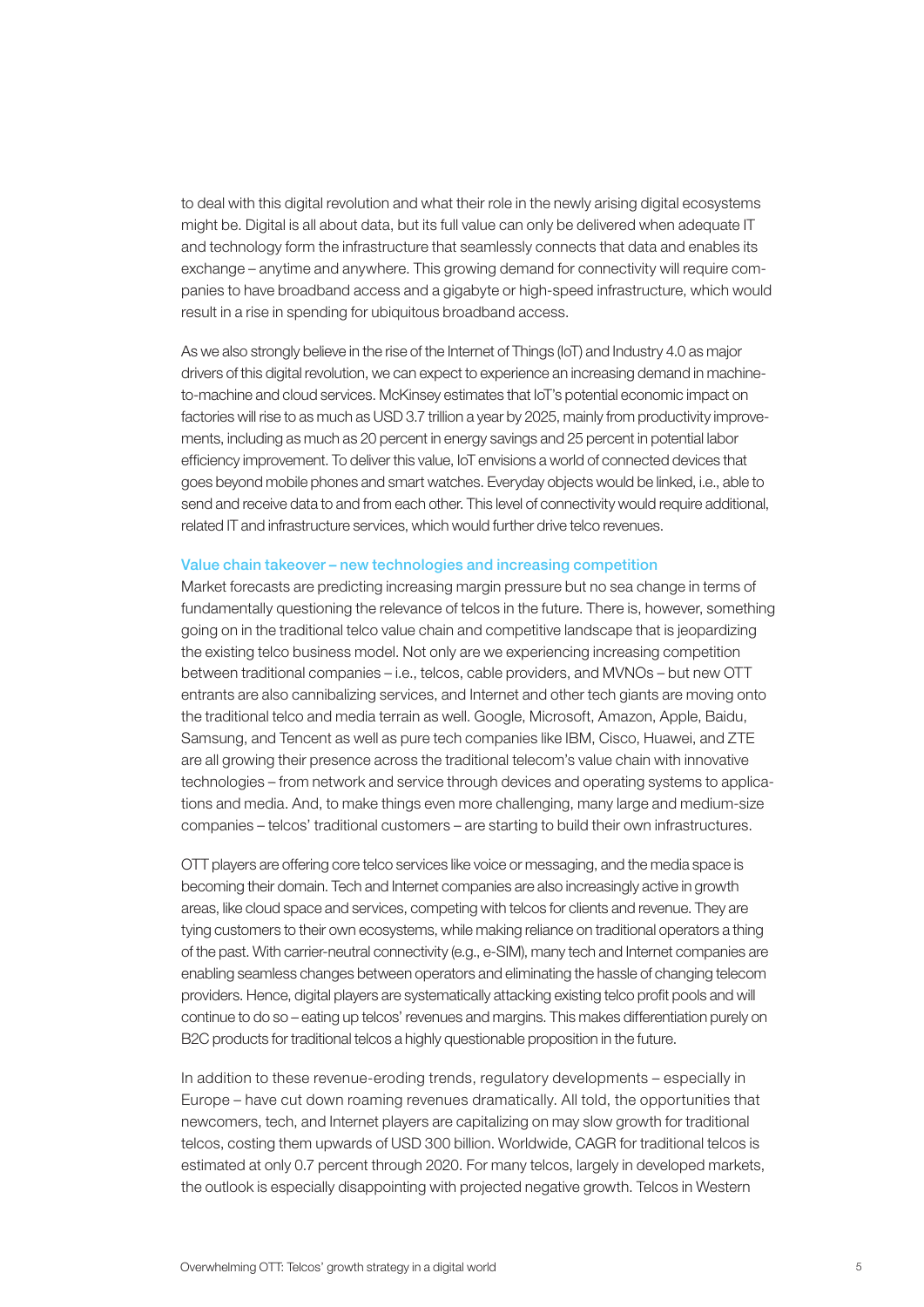Europe and in Central and Eastern Europe are facing -1.5 and -1.3 percent average growth, respectively, over the next four years, while those in North America are expected to barely even be treading water with growth at only about 0.3 percent.

Additionally, these new entrants – with their global reach and a focus more on software and service than on hardware and infrastructure – also enjoy significantly higher stock valuations than do incumbent telcos. This is due to the fact that their growth potential is seen as much higher than that of those traditional incumbents continuing to operate under their existing business models.

#### IMPLICATIONS AND OPPORTUNITIES FOR TELCOS

For traditional telcos, this disruption, enabled by digitization, is anything but ordinary. Develop-

ments in digital technology threaten their current investments and put their cost baseline under significant pressure. New competitors are entering the core space of telcos, which will reshape the existing company landscape. In addition, telcos will continue to be forced to make major investments in future network technology. But the cost of just doing this alone is expected to result in a drop

Thriving through digital means the pursuit of new growth areas and "superslim" operations for telcos

in revenue in the order of 15 to 30 percent. Nevertheless, the growing importance and demand for connectivity and broadband access will ensure that there will be some growth opportunities out there, too.

To remain relevant in an increasingly digital space, incumbent telcos are advised to consider two strategic moves and, if appropriate, take immediate action: 1) make the core business "super-slim," cost efficient, and more agile and 2) identify new growth areas in the space that combine the great potential of digitization and telcos' existing core competencies.

#### The "super-slim" telco – a no-regret move

Given the mounting pressure that telcos are experiencing – particularly in Europe, where CAGR was -1.8 percent between 2014 and 2016 – seeking greater efficiencies in core areas and establishing a "super-slim" telco are no-regret moves. But to get there, telcos will need to rethink their operating models.

Transforming business models to optimize efficiency hinges on the implementation of digital in B2B, commercial, and B2C and spans all processes from marketing and sales through network all the way to customer support. Especially areas that are driving the highest costs,

# Telcos leveraging digital to optimize efficiency have improved margins and cut operational costs

like the network technologies, need to be reworked and moved into an IT-centric and more software-driven environment. Such a move should reduce related baseline costs by 30 to 70 percent, improve time to market and agility, and enable flexibility and selfprovisioning capabilities – but usually takes some time. Also, telcos can learn from other leading pure digital players and pursue

developments to, for example, completely digitize their customer front ends (including service), develop and deliver products that are completely software generated (i.e., no in-home hardware), and fully automate processes, such as billing and service coordination (Exhibit 2).

In this area, some telcos are already making progress. But the real benchmarks can be found within the crowd of pure digital players, who have learned to rethink their processes completely, making them digital, extremely agile, and cost efficient.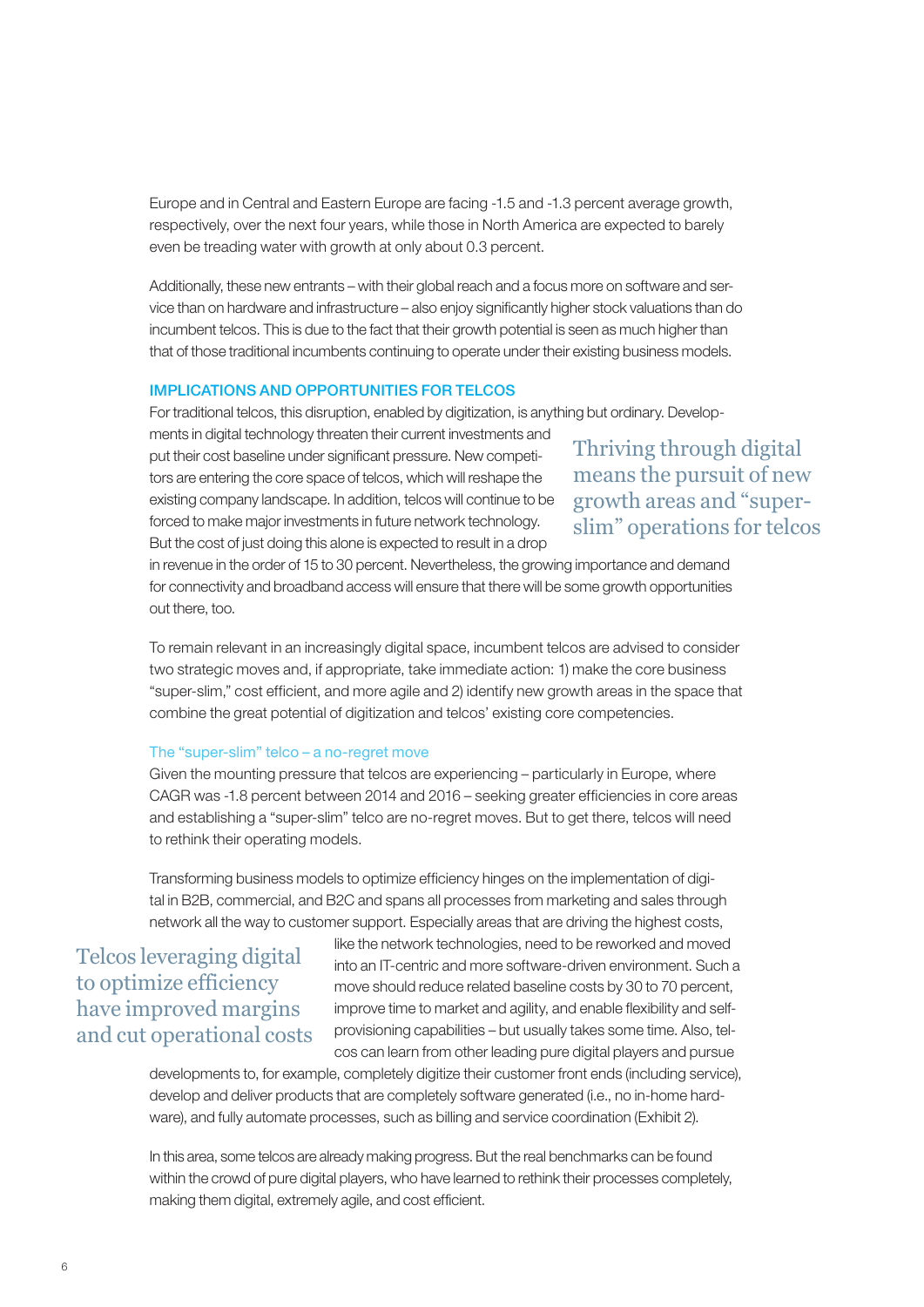



*BSS: business support systems, OSS: operations support systems, SDN: software-defined network, VNF: virtualized network functions*

SOURCE: McKinsey analysis

#### Business opportunity in B2B

While the odds may be stacked against telcos in reclaiming the pole position in the B2C space, the good news is that telcos can capture new business opportunities in B2B, as this space is just beginning to develop. Here, specifically, telcos can leverage their infrastructure advantage – combining this with state-of-the-art digital technology – and position themselves as the backbone of fast-growing digital ecosystems – especially around IoT, security, and Industry 4.0. This position spans the categories of network, product, and services and offers telcos the possibility of taking leading (sometimes exclusive) roles in, for example, intelligent networks, ICT solutions, cloud services, analytics, IoT and security solutions, billing, and customer relationship management. Evidence of this as a potentially attractive space can be seen in the growing adjacencies-related announcements of operators in IT and technology in their quest to meet the customer's appetite for ICT solutions and IoT. Unfortunately, experience shows that telcos have historically only found success in transversal products (e.g., security, IoT, cloud services for regional SMB segments). In all other areas, telcos have developed great ideas, but have failed to successfully execute them.

One example of the connectivity and value-added solutions that telcos might explore could be playing a dominant role in smart city infrastructure. The existing infrastructure needs to be transformed into a smart infrastructure (e.g., traditional passive pipes into self-regulating active pipes or street lights into intelligent street lights). Additionally, the whole smart city infrastructure needs a level of connectivity on the order of a gigabyte as well as the capacity to provide additional services, like billing or analytics.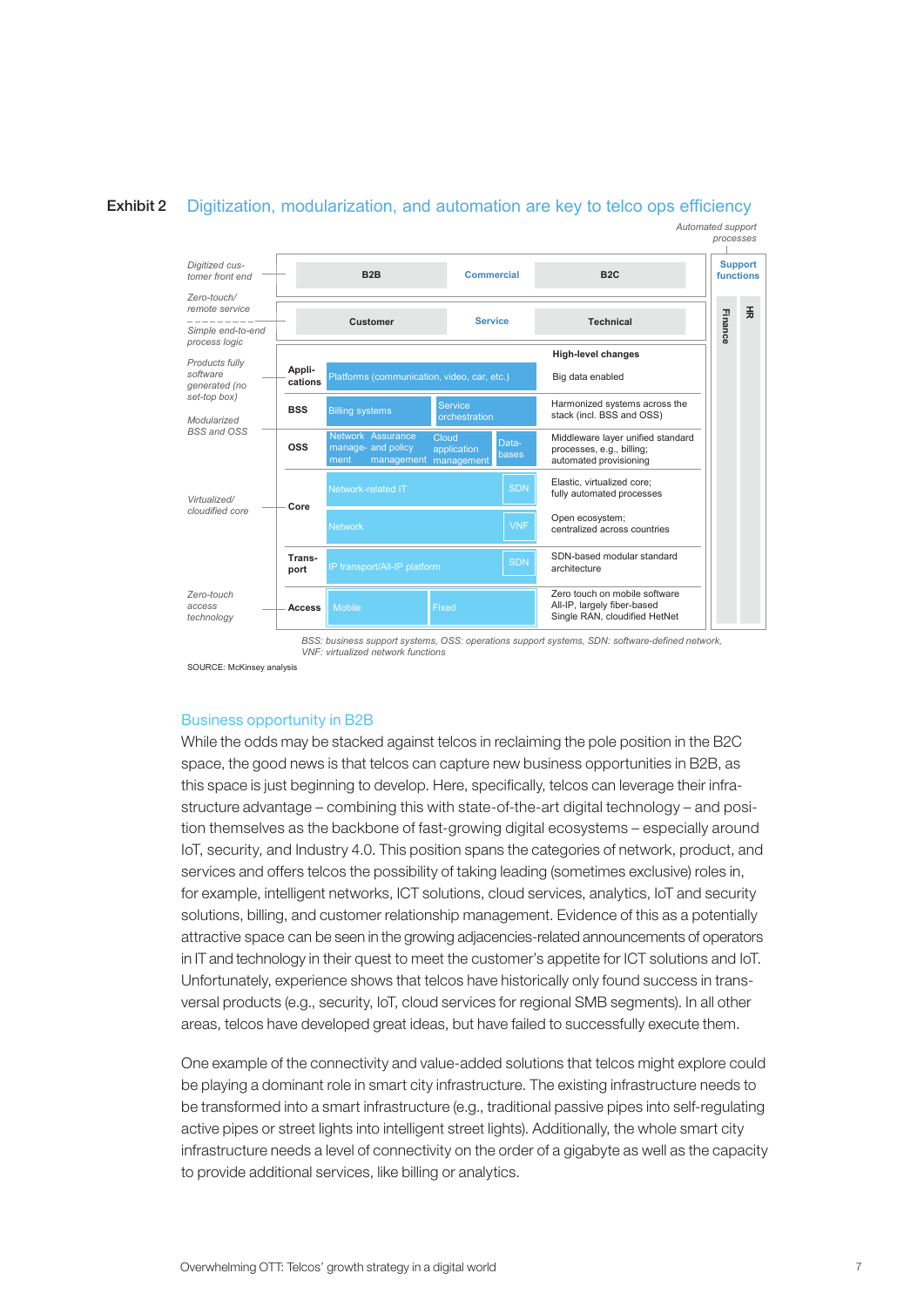A second example of telcos' infrastructure opportunity is the role they might play as the platform for Industry 4.0 or IoT. In this case, a network operator would serve as the backbone of the complex data flow that links a) machine sensors to back-end services, such as analytics or cybersecurity, and b) transportation supply chain infrastructure to navigation, factory floors, social media, and logistics apps. This could be highly attractive because machineto-machine revenues are projected to grow by double digits over the next few years. Other examples for telcos include the provision of healthcare infrastructure, platforms for smart mobility, or enabling B2B2C consumer-retailer networks.

While increasing digitization presents B2B opportunities for traditional telcos, leaders should be aware that the competition in this infrastructure/value-added space will be intense. Players from across telecom and other sectors will pursue these revenue opportunities – however, only a select few will capture the value and move further into the enterprise space.

Competing with digital natives in B2C in the areas of voice, video, and messaging might be an uphill battle, yet even here some options do exist for telcos in B2C. Combining their core competencies with opportunities in digital technologies, telcos might consider options for offering connected platforms for "smart home," self-marketing, as well as secure cloud and data services for individual consumers.

The digital B2B market for traditional telcos is in its early stages but fast-growing and expanding. Large OTT players, however, are not sleeping – they have already started to look beyond the pure B2C space into B2B and are trying to conquer this space, too (Exhibit 3). For example, Amazon, Microsoft, and IBM – the largest cloud services players by far in the Americas/Europe – are making B2B inroads. Of these, Amazon is already positioning a B2B sales platform. Huawei, Alibaba and others are following suit out of Asia, as traditional telcos are currently asking for their inexpensive services. And while some tech and Internet companies have already started to discover this B2B space, telcos have yet to enter this arena. Most telcos know about the B2B opportunity, including its inherent challenges, but are having a hard time operationalizing it. So, the time for telcos to act

#### Dominant OTT and tech players in both the Americas/Europe and Asia in the B2C and B2B space Exhibit 3



SOURCE: McKinsey analysis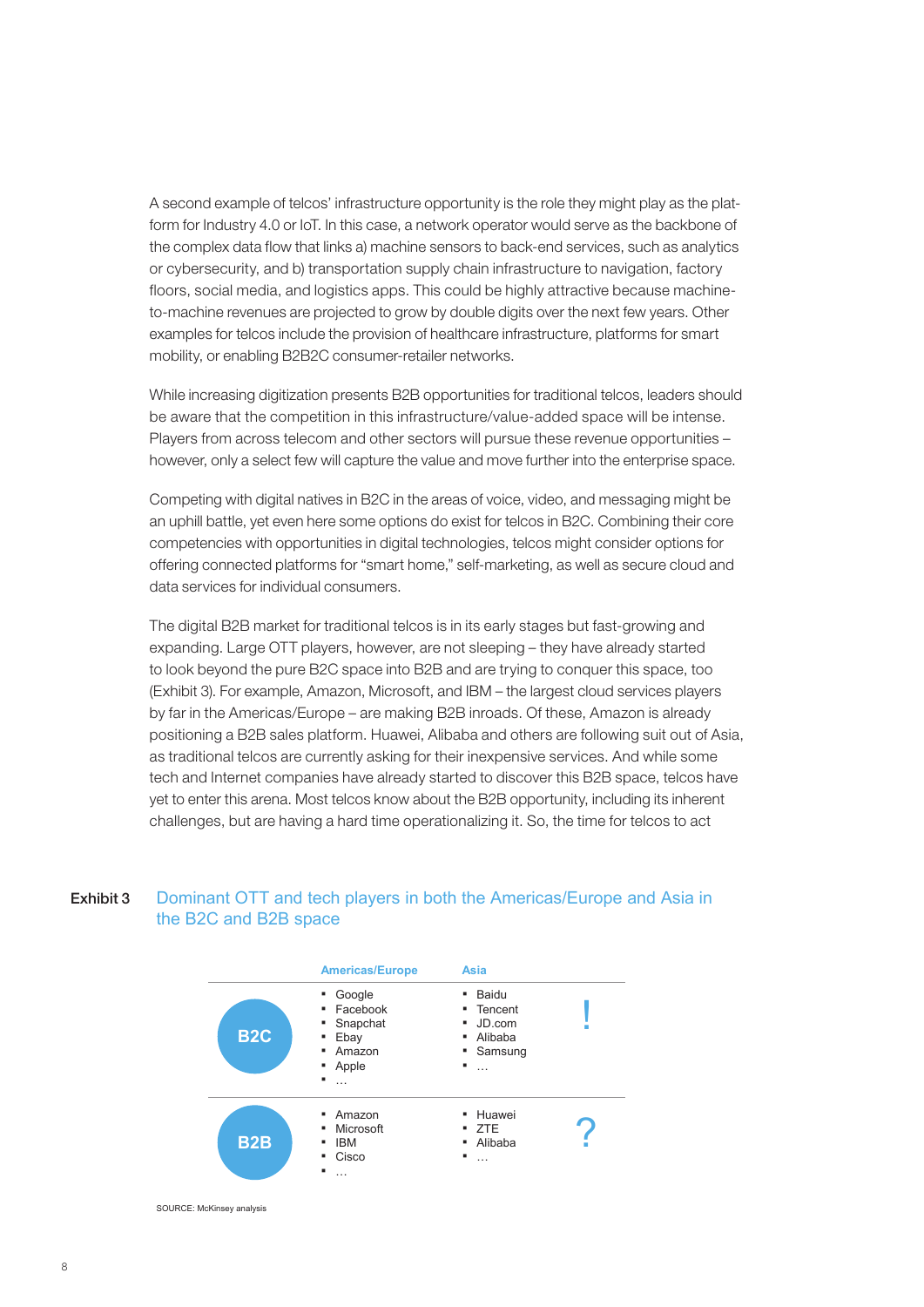and fix their execution problem is now. Without swift action, they will almost certainly fall behind once again because OTT and tech players will do everything in their power to dominate the B2B space.

# $\Box$   $\Box$   $\Box$

The telecom industry is on course to becoming unrecognizable within 10 years' time in a "do-nothing" scenario. The global market for potential customers is still growing, but the forecast for traditional telcos is for low revenue growth and shrinking margins due to increasing competition from OTT and technology players. Despite the inevitable change, opportunities exist for those that are willing to accept the challenge and initiate change. To survive in an environment where digital dominates, telcos must create a "super-slim" and efficient core business. To thrive, they will need to strategically define and aggressively pursue growth areas. Many have come up with innovative digital ideas, but ideas will not be enough. Telcos have already ceded much of the value in B2C to OTT and tech companies; without a demonstrated commitment to excellence in execution, they risk losing out on the B2B opportunity to these same players as well.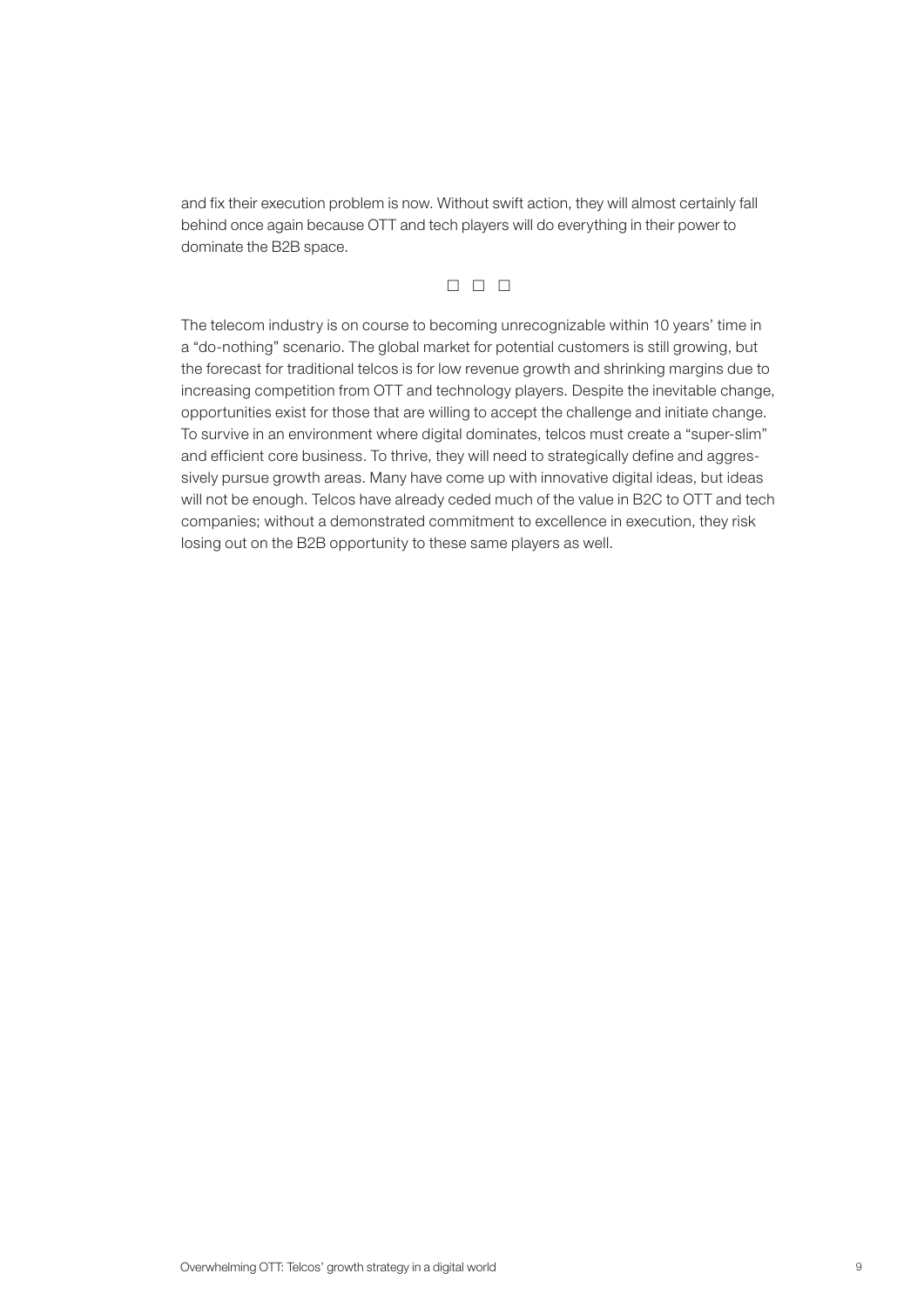# **CONTACTS**

Niko Mohr is a Partner in McKinsey's Dusseldorf office. niko\_mohr@mckinsey.com

Jürgen Meffert is a Senior Partner in McKinsey's Dusseldorf office. juergen\_meffert@mckinsey.com